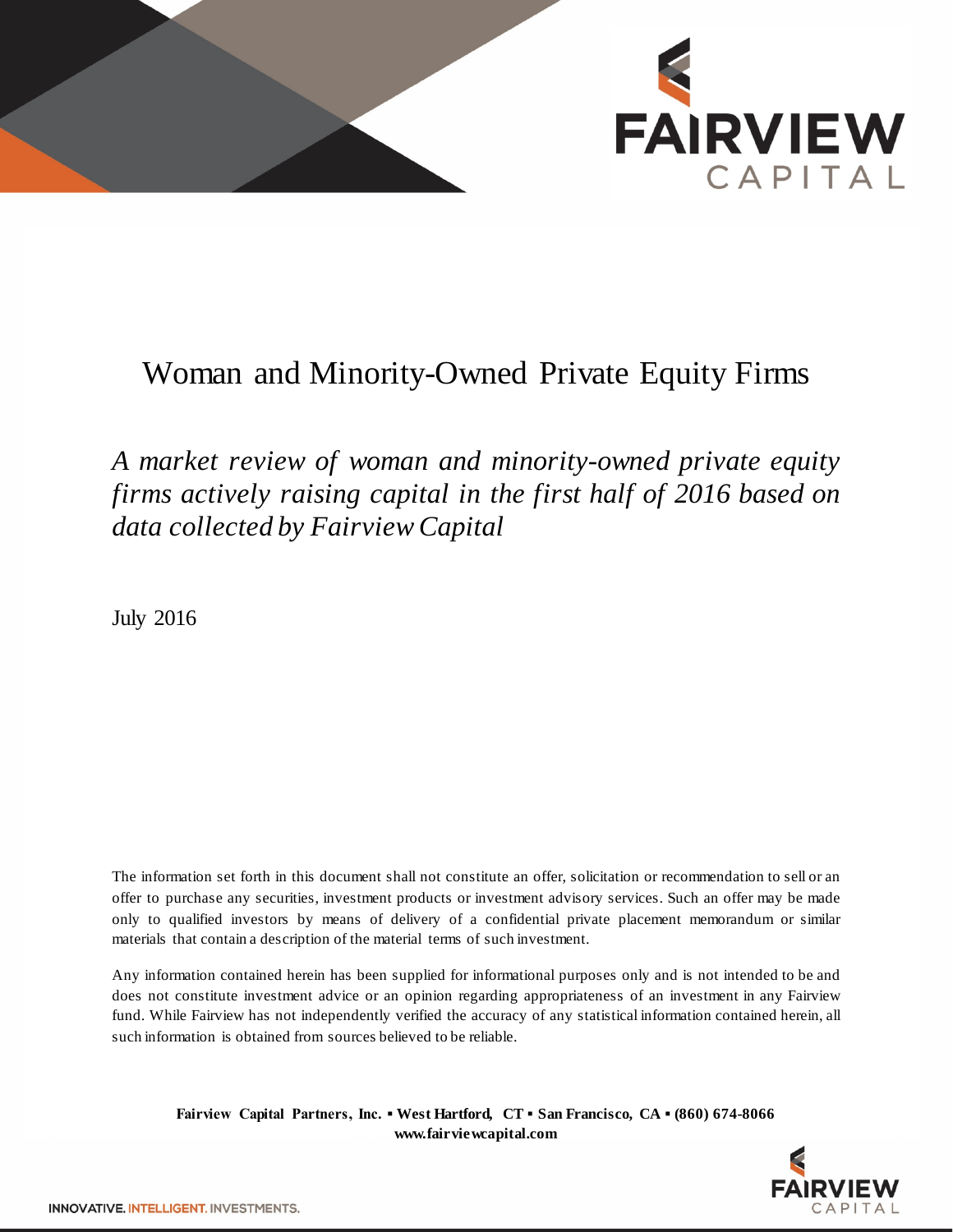## **Fairview Capital's Mid-Year 2016 Market Review of Woman and Minority-Owned Private Equity Firms**

*The criteria for classifying a private equity firm as woman and/or minority-owned often varies. In this market review, we only consider private equity firms that are majority owned (>50%) by ethnic minorities[1](#page-1-0) and/or women. The firms must be based in, and primarily investing in, the United States.*

The universe of woman and minority-owned private equity firms continued to evolve in the first half of 2016. From a very small group in the early days of the private equity industry, the number of woman and minority-owned private equity firms had grown to over 150 at the end of 2015, and at mid-year 2016 had eclipsed 160. Fairview observed 50 woman and minority-owned firms actively raising capital in the market in the first half of 2016, compared to 65 for the full year 2015. In aggregate, these firms represented just under 6% of all private equity firms in the market in the first half of [2](#page-1-1)016.<sup>2</sup> While still underrepresented, these managers cover a wider range of strategies, industries and geographies than ever before. They are also increasingly experienced and highly competitive with the broader private equity industry. In fact, many of the woman and minorityowned firms in the market feature strong track records, compelling strategies, truly differentiated approaches, and meaningful competitive advantages.

Sophisticated institutional investors continue to undertake efforts to be more inclusive of diverse managers in their private equity portfolios through various means. This includes numerous public pensions plans with active or pending mandates that target woman and minority-owned firms. More broadly, efforts continue across the industry to increase opportunities for women and minorities. One example is the National Venture Capital Association's Diversity Task Force which continues to engage in initiatives aimed at developing opportunities for women and underrepresented minorities across the venture capital ecosystem. More recently, in June, the National Association of Investment Companies (NAIC) and the American Investment Council (AIC) partnered to form the Private Equity Women's Initiative. According to the NAIC, women make up just 10% of the senior employee ranks in private equity. The Initiative has the goal of increasing the number of women entering and advancing in the private equity industry and will be led by a Working Committee of which Fairview's JoAnn Price is an initial member. As progress continues to be made, Fairview believes real opportunity to foster diversity in the industry exists for institutional investors by building programs that include funds managed by women and minorities. This can be done without compromising results, and in fact can provide the potential for outperformance.

Fairview was the first private equity investment management firm to broadly articulate the investment opportunity with diverse managers and remains one of the most active firms investing with diverse managers today. Fairview's investment activity with diverse managers has always focused first and foremost on the outperformance these mangers can generate. Given the firm's level of activity and involvement in the space, Fairview maintains one of the most robust databases on woman and minority-owned firms in the industry. The 50 woman and minority-owned firms Fairview observed actively raising capital in the first half of 2016 are a strong representative cross-

 $\overline{\phantom{a}}$ 



<span id="page-1-0"></span><sup>&</sup>lt;sup>1</sup> Defined by the U.S. Census Bureau as American Indian or Alaska Native, Asian American, Black or African American, Hispanic or Latino, and Native Hawaiian or Other Pacific Islander

<span id="page-1-1"></span><sup>&</sup>lt;sup>2</sup> Fairview Capital data and Preqin Q2 2016 Quarterly Private Equity Update (North American private equity)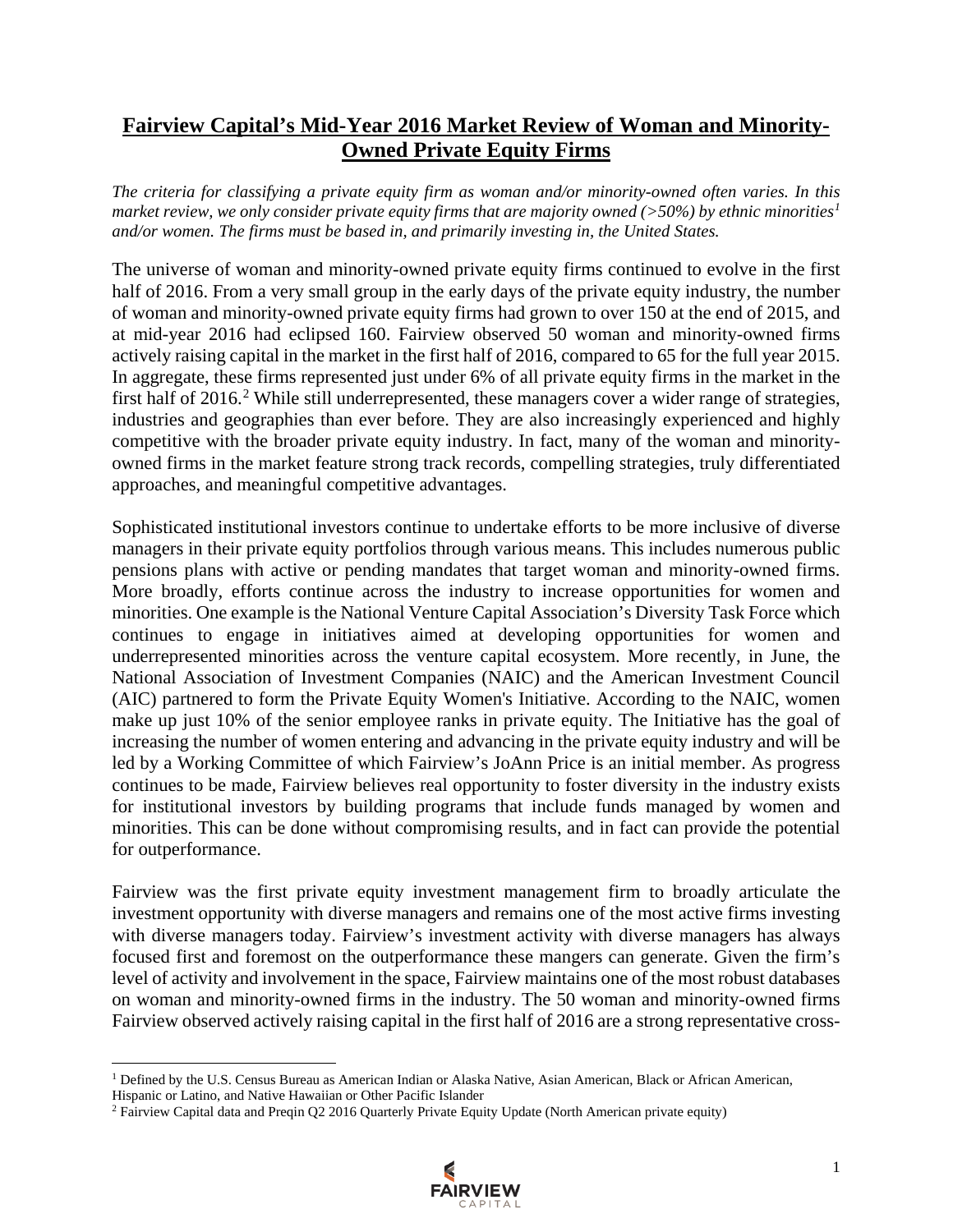section of the state of the market for woman and minority-owned firms. The following report is a summary of the characteristics of the universe today based on data from this set of funds.

In terms of strategy, 54% of woman and minority-owned funds in the market in the first half of 2016 were pursuing venture capital investments. This figure is up from 42% in 2015. This comports with a continuing trend in venture capital – a high rate of new firm formation, particularly by diverse managers. Venture funds are typically smaller in size (most seed and early stage strategies can be executed with funds less than \$150 million in size), which makes them less daunting to raise for newer firms.

In many cases, these new firms are formed through spinouts or team-ups of managers from more tenured venture capital firms. Many of the new firms continue to be "millennial-friendly" and are more reflective of, and relatable to, the entrepreneurs and markets in which they invest. The rise in woman and minority-owned firms in venture capital has also occurred against the backdrop of continued advocacy for increased gender and ethnic diversity in venture capital as well as in the technology industry broadly.

## **Exhibit 1: Fund Strategy**



Data: Fairview Capital Proprietary Database of Woman and Minority-Owned Firms as of June 30, 2016.

Nearly 30% of woman and minority-owned firms in the market continue to target buyout investments, the largest segment of the broader private equity universe in terms of number of firms and dollars invested. Buyout investing can benefit as much from transactional experience as relationships. This can make the transition to private equity for new diverse managers with relevant backgrounds, such as investment banking, more appealing. The vast majority of woman and minority-owned buyout funds are targeting small and middle-market opportunities. As was the case in 2015, there was again a notable increase in woman-owned buyout firms raising funds in 2016. In fact, woman-owned buyout firms represented half of the woman and minority-owned buyout firm opportunity set.

Many woman and minority-owned firms pursue other private equity investment strategies such as growth equity and debt-related investments. In the past, a sizeable portion of debt funds sought to take advantage of the U.S. Small Business Administration's Small Business Investment Company (SBIC) program, but there was a strong decline in such funds observed in the market in 2016.

Growth in the woman and minority-owned firm market equates to a rise in first-time funds. Through the first half of 2016, first-time funds represented 58% of the opportunity set – in line with what was observed for the full year 2015. While first-time funds comprise a significant

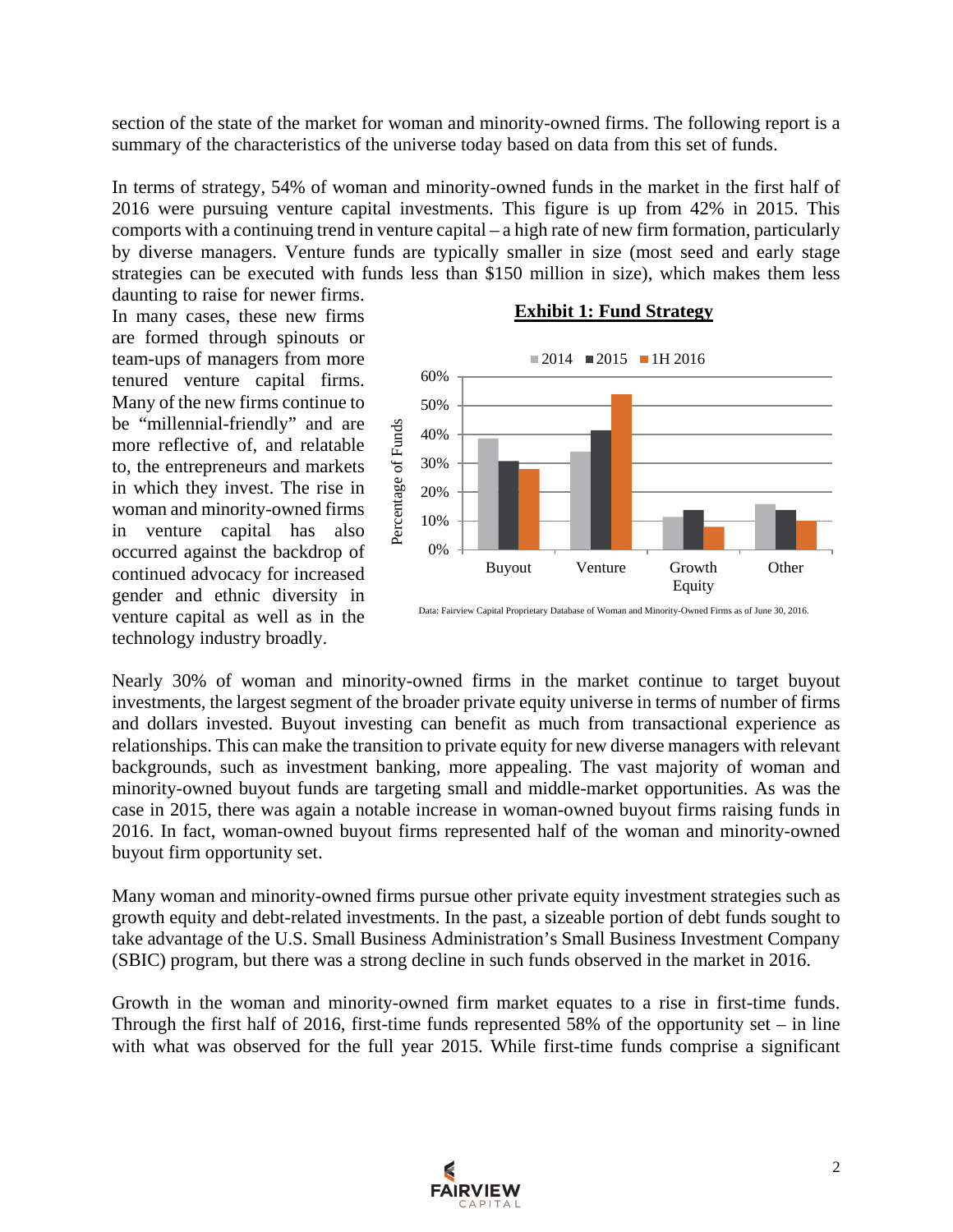

women and minority investment professionals have now advanced their careers to the point they are comfortable striking out on their own. While not all first-time funds will succeed, many are being raised by experienced investors who have previously invested and managed funds with other organizations. This fact, coupled with the ample number of experienced firms in the market, means that first-time, or even second-time, fund risk is not necessarily present when investing with woman and minority-owned firms. There remains a comparable proportion of more tenured firms in the market relative to 2015. In 2016, there was a notable increase in second-time funds, reflecting the success of prior first-time funds that have been raised and invested with managers now returning to the market with additional experience.

In general, expected fund sizes for most woman and minority-owned funds are correlated to fund sequence and strategy, reflective of observations in the broader private equity market. The average expected fund size for woman and minority-owned funds in the market through the first half of 2016 was \$156 million. In aggregate, these funds were targeting \$7.8 billion in capital. The broader private equity industry featured nearly 850 funds in the market over this same time period, targeting a total of \$203 billion in capital – an average of \$240 million per fund.<sup>[3](#page-3-0)</sup> Part of the disparity in average fund size can be explained by the fact that the majority of woman and minority-owned firms are raising first-time funds which are typically smaller than average. Also, within the buyout segment, there are very few managers leading large and mega buyout firms – whose funds drive up the overall industry average. In the first half of 2016, Fairview did not observe any woman and minority-owned firms raising funds in

 $\overline{\phantom{a}}$ 

proportion of the opportunity set, it is important to note that virtually all managers tend to be experienced investors, simply investing through newly constituted firms.

Managers have been encouraged and motivated to form new firms amid what has been a relatively strong fundraising environment that has featured more receptivity towards new firms and funds. Diversity in the industry has been building for some time and many





Data: Fairview Capital Proprietary Database of Woman and Minority-Owned Firms as of June 30, 2016.

<span id="page-3-0"></span><sup>&</sup>lt;sup>3</sup> Fairview Capital data and Preqin Q2 2016 Quarterly Private Equity Update (North American private equity)

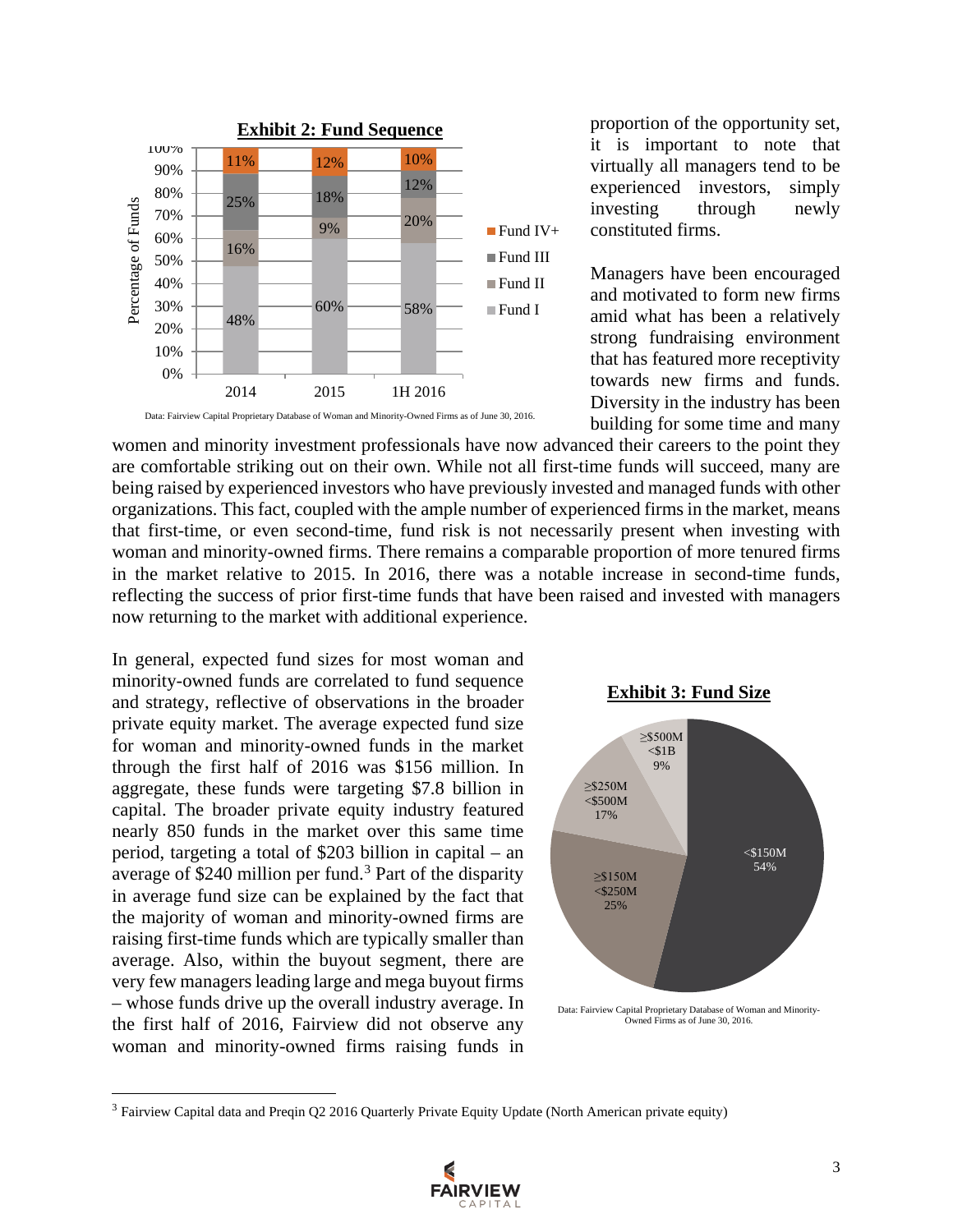excess of \$1 billion. In 2015, just 5% of woman and minority-owned funds in the market were targeting a raise over \$1 billion – compared to 18% of all private equity funds.

The ethnic and gender diversity mix within the set of woman and minority-owned firms has been constantly changing over the past few years. One notable trend has been the rise in woman-owned firms. In 2014 woman-owned firms comprised 18% of all woman and minority-owned firms in the market. In 2015, that figure jumped to 38%, and in the first half of 2016, woman-owned firms represented 44% of the opportunity set. Of the 22 woman-owned firms in the market though the first half of



**Exhibit 4: Woman-Owned Firms**

2016, roughly half were pursuing venture capital strategies with the other half primarily pursing buyout strategies. First-time woman-owned funds represented 14 of the 22 firms actively in the market raising capital.





African American, Asian American and Hispanic managers together tend to comprise the majority of funds being raised by ethnic minority-owned firms; however, this year we have observed a significant increase in the number of Asian American-owned firms in the market – up from 30% of minority-owned firms in the market in 2015 to 50% through the first half of 2016. There has also been a moderate increase observed in African American-owned firms in the market in 2016.

Fairview's data reflects the primary diversity characteristic of each firm and fund. Recognizing gender and ethnic diversity are not mutually exclusive, additional analysis shows that at least one-third of woman-owned firms feature additional ethnic diversity amongst partners. Additionally, African American,

Hispanic and Asian-owned firms tend to more often feature women partners on the team.

Geographically, as with the broader private equity universe, woman and minority-owned private equity firms tend to be headquartered in the nation's financial hubs. The top city in terms of the number of firms is New York City – not a surprise given the diversity of the city itself, as well as